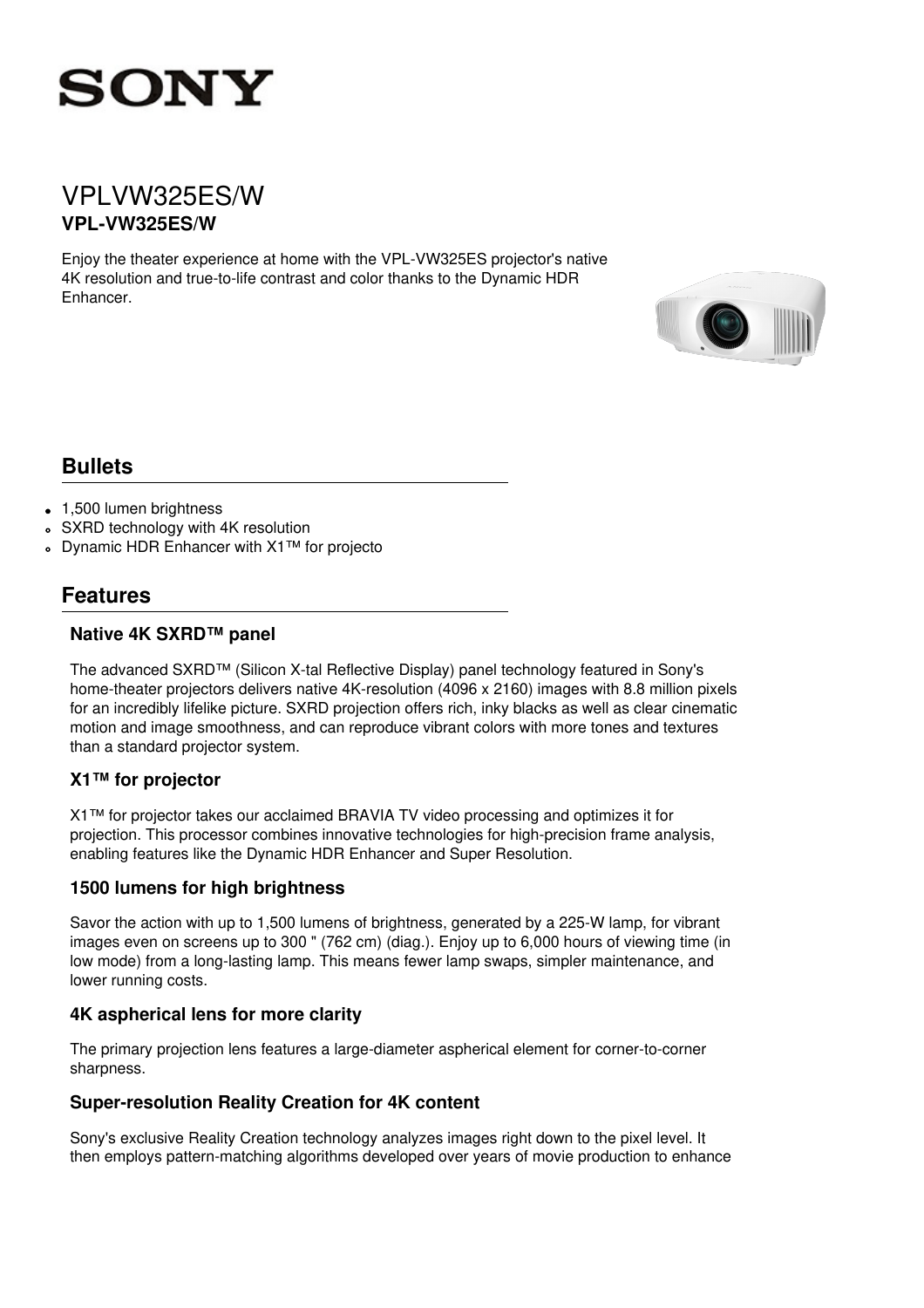# **SONY**

details without increasing digital picture noise. It also upscales existing Full HD Blu-ray Disc™ and DVD movies to near-4K quality.

#### **Dynamic HDR Enhancer**

The Dynamic HDR Enhancer powered by X1™ for projector delivers the best contrast by processing HDR content scene by scene. It further enhances the contrast which makes bright scenes brighter and dark scenes darker to deliver compelling 4K HDR images.

#### **HDR compatibility: every image comes to life**

Get the most from today's UHD Blu-ray discs and streaming services with High Dynamic Range. HDR video offers an expanded brightness range that delivers more realistic high-contrast images and brilliant color. Compatible with both HDR10 and HLG (Hybrid Log-Gamma) formats, Sony's home-theater projectors reproduce color and contrast that's faithful to the creators' intent.

#### **Motorized zoom lens and wide lens shift**

Installing this projector in your room is easy with a 2.06x motorized zoom and a wide lens-shift range. Adjust the position of the projector by up to 85% vertically and 31% horizontally using lossless optical adjustments, to get just the right angle for your movies.

#### **4K Motionflow™**

The powerful video processor in the VPL-VW325ES offers Motionflow™ for smooth and clear motion, even when viewing 4K content. Motionflow™ is best for fast-moving sports content, as it adds frames to reduce blur while maintaining brightness. Theater purists can choose True Theater mode to retain the original 24fps.

#### **Environmental notice**

The lamp in this product contains mercury. Disposal of these materials may be regulated due to environmental considerations. For disposal or recycling information, please contact your local authorities or association.

#### **Make the home theater experience bigger and better than ever.**

Sony 4K projectors are compatible with IMAX Enhanced content, making them ready to deliver the bigger, more breathtaking IMAX visuals you love in compatible content. Take advantage of the size of your projector screen with movies that become even more immersive with IMAX Enhanced.

## **Specification**

| Size & Weight          |                                  |
|------------------------|----------------------------------|
| DIMENSIONS (W X H X D) | 19 1/2" x 8 3/32" x 18 1/4"      |
| <b>WEIGHT</b>          | Approx. 31 lb (14 kg)            |
| <b>Display</b>         |                                  |
| <b>DISPLAY SYSTEM</b>  | 4K SXRD panel, projection system |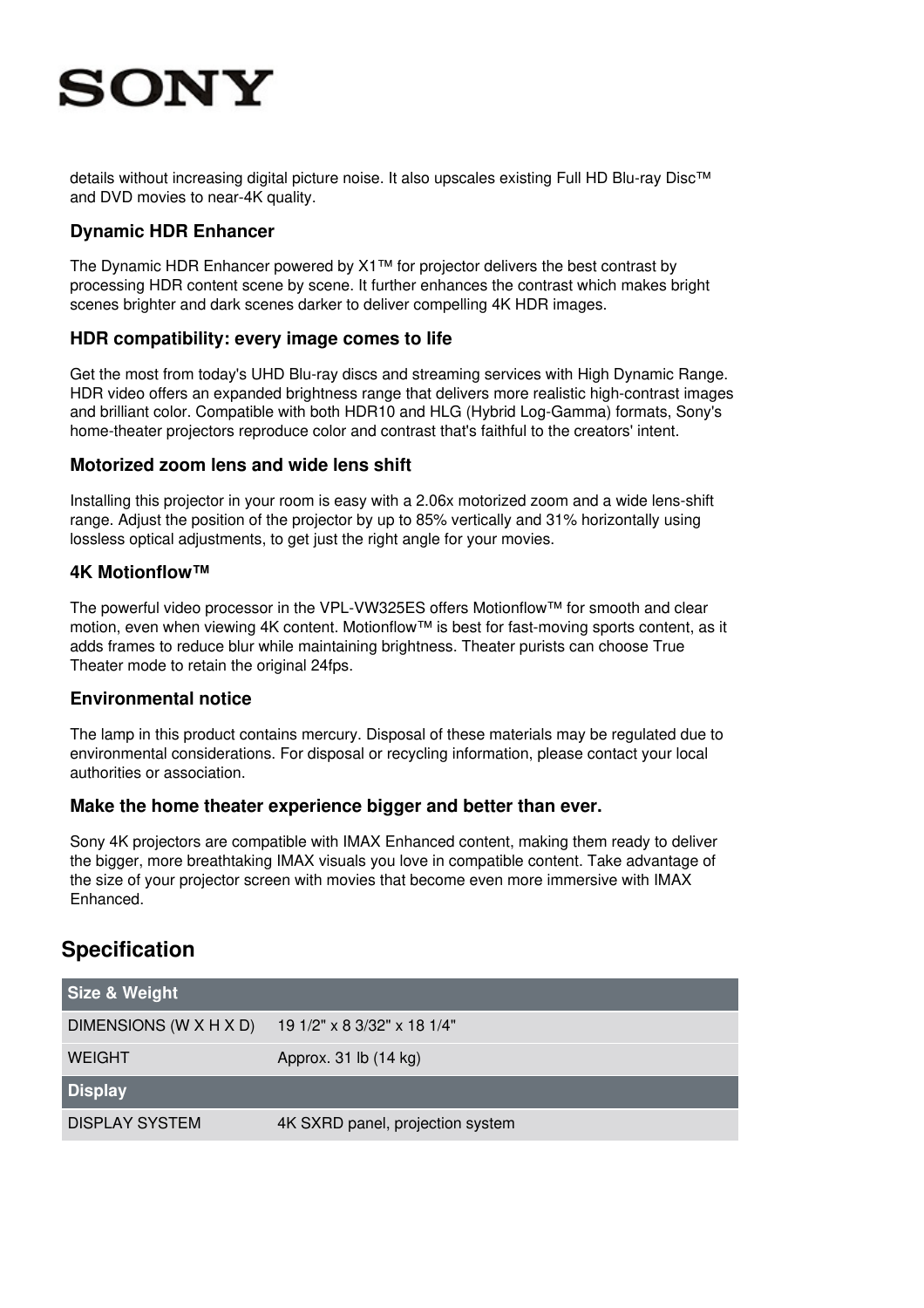# **SONY**

| <b>DISPLAY RESOLUTION</b>                            | 720 x 576/50p, 720 x 480/60p, 1280 x 720/50p, 1280 x 720/60p,<br>1920 x 1080/50i, 1920 x 1080/60i, 1920 x 1080/24p, 1920 x<br>1080/50p, 1920 x 1080/60p, 3840 x 2160/24p, 3840 x 2160/25p,<br>3840 x 2160/30p, 3840 x 2160/50p, 3840 x 2160/60p, 4096 x<br>2160/24p, 4096 x 2160/25p, 4096 x 2160/30p, 4096 x 2160/50p,<br>4096 x 2160/60p |
|------------------------------------------------------|--------------------------------------------------------------------------------------------------------------------------------------------------------------------------------------------------------------------------------------------------------------------------------------------------------------------------------------------|
| <b>LIGHT SOURCE</b>                                  | High-pressure mercury lamp, 225 W type                                                                                                                                                                                                                                                                                                     |
| PICTURE PROCESSOR                                    | X1™ for projector                                                                                                                                                                                                                                                                                                                          |
| <b>General Features</b>                              |                                                                                                                                                                                                                                                                                                                                            |
| EFFECTIVE DISPLAY SIZE 0.74" x 3                     |                                                                                                                                                                                                                                                                                                                                            |
| <b>EFFECTIVE PIXELS</b>                              | 26,542,080 (4096 x 2160 x 3) pixels                                                                                                                                                                                                                                                                                                        |
| PROJECTION LENS SHIFT                                | Vertical: +85% -80% Horizontal: +/-31%                                                                                                                                                                                                                                                                                                     |
| <b>THROW RATIO</b>                                   | 1.38: 1 to 2.83: 11                                                                                                                                                                                                                                                                                                                        |
| <b>Hardware</b>                                      |                                                                                                                                                                                                                                                                                                                                            |
| PROJECTION LENS ZOOM<br>/ FOCUS                      | Powered (Approx. x2.06)                                                                                                                                                                                                                                                                                                                    |
| <b>Interface</b>                                     |                                                                                                                                                                                                                                                                                                                                            |
| <b>INPUT AND OUTPUT</b><br><b>TERMINALS</b>          | HDMI (2 INPUTS)2 - Digital RGB/Y Pb/Cb Pr/Cr, IR IN - Minijack,<br>LAN - RJ45, 10Base-T/100BASE-TX, REMOTE - RS-232C, D-sub<br>9-pin (male), TRIGGER - Minijack, DC 12 V Max. 100 mA, USB -<br>DC 5 V, Max. 500 mA                                                                                                                         |
| <b>Operating Conditions</b>                          |                                                                                                                                                                                                                                                                                                                                            |
| <b>OPERATING</b><br>TEMPERATURE /<br><b>HUMIDITY</b> | 41 °F to 95 °F (5 °C to 35 °C)/35% to 85% (no condensation)                                                                                                                                                                                                                                                                                |
| <b>STORAGE TEMPERATURE</b><br>/ HUMIDITY             | -4°F to +140°F (-20°C to +60°C)/10% to 90% (no condensation)                                                                                                                                                                                                                                                                               |
| <b>Power</b>                                         |                                                                                                                                                                                                                                                                                                                                            |
| <b>ACOUSTIC NOISE</b>                                | 26 dB3                                                                                                                                                                                                                                                                                                                                     |
| POWER REQUIREMENT                                    | AC100 V to 240 V, 4.0 A to 1.7 A, 50/60 Hz                                                                                                                                                                                                                                                                                                 |
| POWER CONSUMPTION                                    | 390 W                                                                                                                                                                                                                                                                                                                                      |
| <b>Video Features</b>                                |                                                                                                                                                                                                                                                                                                                                            |
| <b>LIGHT OUTPUT</b>                                  | 1500 lm (Lamp mode: High)4                                                                                                                                                                                                                                                                                                                 |
| <b>COLOR LIGHT OUTPUT</b>                            | 1500 lm (Lamp mode: High)4                                                                                                                                                                                                                                                                                                                 |
| <b>Eco and energy saving</b>                         |                                                                                                                                                                                                                                                                                                                                            |